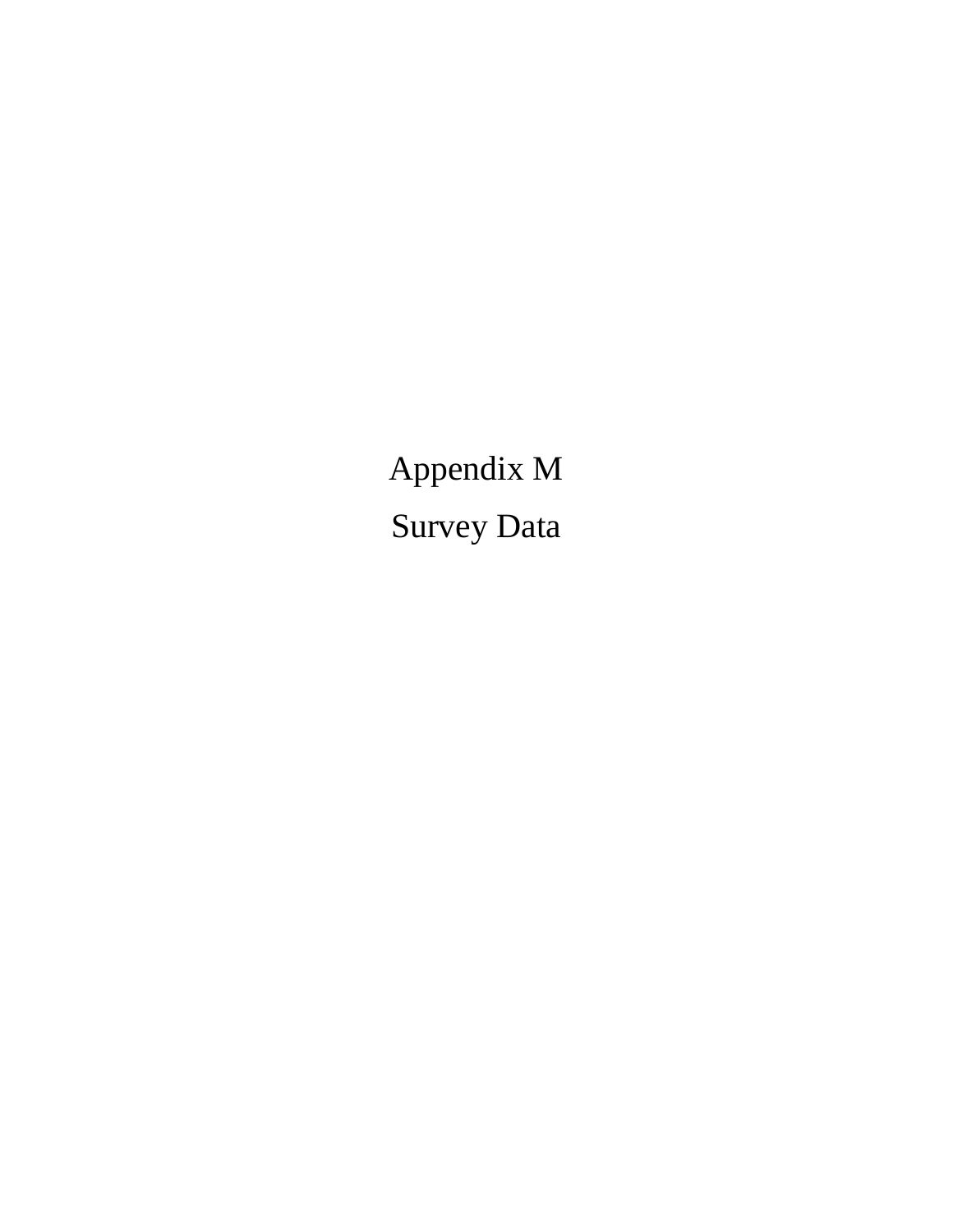## **NFSS BOP FIELD INVESTIGATION SURVEY DATA**

| <b>LOCATION</b>   | <b>NORTHING</b> | <b>EASTING</b> | <b>GROUND</b>    | <b>CASING</b>    | <b>RISER</b>     |
|-------------------|-----------------|----------------|------------------|------------------|------------------|
|                   |                 |                | <b>ELEVATION</b> | <b>ELEVATION</b> | <b>ELEVATION</b> |
| <b>IE1</b> corner | 1171354.757     | 1041294.880    | 320.825          |                  |                  |
| IE1 corner        | 1171357.319     | 1041294.792    | 321.143          |                  |                  |
| IE1 corner        | 1171358.146     | 1041306.307    | 321.500          |                  |                  |
| IE1 corner        | 1171355.683     | 1041306.216    | 321.106          |                  |                  |
| IE2 corner        | 1171329.956     | 1041320.030    | 320.954          |                  |                  |
| IE2 corner        | 1171330.238     | 1041322.453    | 320.827          |                  |                  |
| IE2 corner        | 1171343.692     | 1041322.952    | 321.307          |                  |                  |
| IE2 corner        | 1171343.372     | 1041320.791    | 321.542          |                  |                  |
| IE3 corner        | 1171320.409     | 1041310.061    | 321.689          |                  |                  |
| IE3 corner        | 1171322.546     | 1041309.461    | 321.805          |                  |                  |
| IE3 corner        | 1171321.506     | 1041296.028    | 321.135          |                  |                  |
| IE3 corner        | 1171318.499     | 1041296.051    | 320.702          |                  |                  |
| IE4 corner        | 1171325.532     | 1041275.773    | 320.800          |                  |                  |
| IE4 corner        | 1171325.217     | 1041273.483    | 320.739          |                  |                  |
| IE4 corner        | 1171336.269     | 1041272.101    | 320.405          |                  |                  |
| IE4 corner        | 1171336.449     | 1041274.873    | 321.230          |                  |                  |
| IE5 corner        | 1171338.628     | 1041360.349    | 320.064          |                  |                  |
| IE5 corner        | 1171337.906     | 1041362.577    | 320.088          |                  |                  |
| IE5 corner        | 1171323.642     | 1041358.518    | 320.186          |                  |                  |
| IE5 corner        | 1171324.384     | 1041356.116    | 320.182          |                  |                  |
| IE6 corner        | 1171306.534     | 1041351.478    | 320.362          |                  |                  |
| IE6 corner        | 1171304.093     | 1041350.085    | 319.891          |                  |                  |
| IE6 corner        | 1171296.024     | 1041360.104    | 319.031          |                  |                  |
| IE6 corner        | 1171297.975     | 1041362.112    | 319.299          |                  |                  |
| IE7 corner        | 1171238.916     | 1041287.289    | 317.443          |                  |                  |
| IE7 corner        | 1171244.267     | 1041299.691    | 317.805          |                  |                  |
| IE7 corner        | 1171240.955     | 1041300.863    | 317.859          |                  |                  |
| IE7 corner        | 1171233.750     | 1041295.891    | 318.990          |                  |                  |
| IE7 corner        | 1171224.681     | 1041295.000    | 317.501          |                  |                  |
| IE7 corner        | 1171223.535     | 1041284.284    | 316.867          |                  |                  |
| IE8 corner        | 1171171.945     | 1041262.172    | 316.509          |                  |                  |
| IE8 corner        | 1171169.734     | 1041261.448    | 316.430          |                  |                  |
| IE8 corner        | 1171165.640     | 1041270.945    | 317.345          |                  |                  |
| IE8 corner        | 1171168.225     | 1041272.040    | 317.487          |                  |                  |
| PE1 corner        | 1171010.043     | 1041171.347    | 317.531          |                  |                  |
| PE1 corner        | 1171017.648     | 1041181.896    | 317.605          |                  |                  |
| PE1 corner        | 1171040.654     | 1041163.304    | 315.218          |                  |                  |
| PE1 corner        | 1171034.110     | 1041152.833    | 316.338          |                  |                  |
| PE2 corner        | 1173230.231     | 1041507.531    | 318.851          |                  |                  |
| PE2 corner        | 1173226.626     | 1041507.427    | 319.046          |                  |                  |
| PE2 corner        | 1173226.302     | 1041483.193    | 317.677          |                  |                  |
| PE2 corner        | 1173230.555     | 1041483.799    | 317.568          |                  |                  |